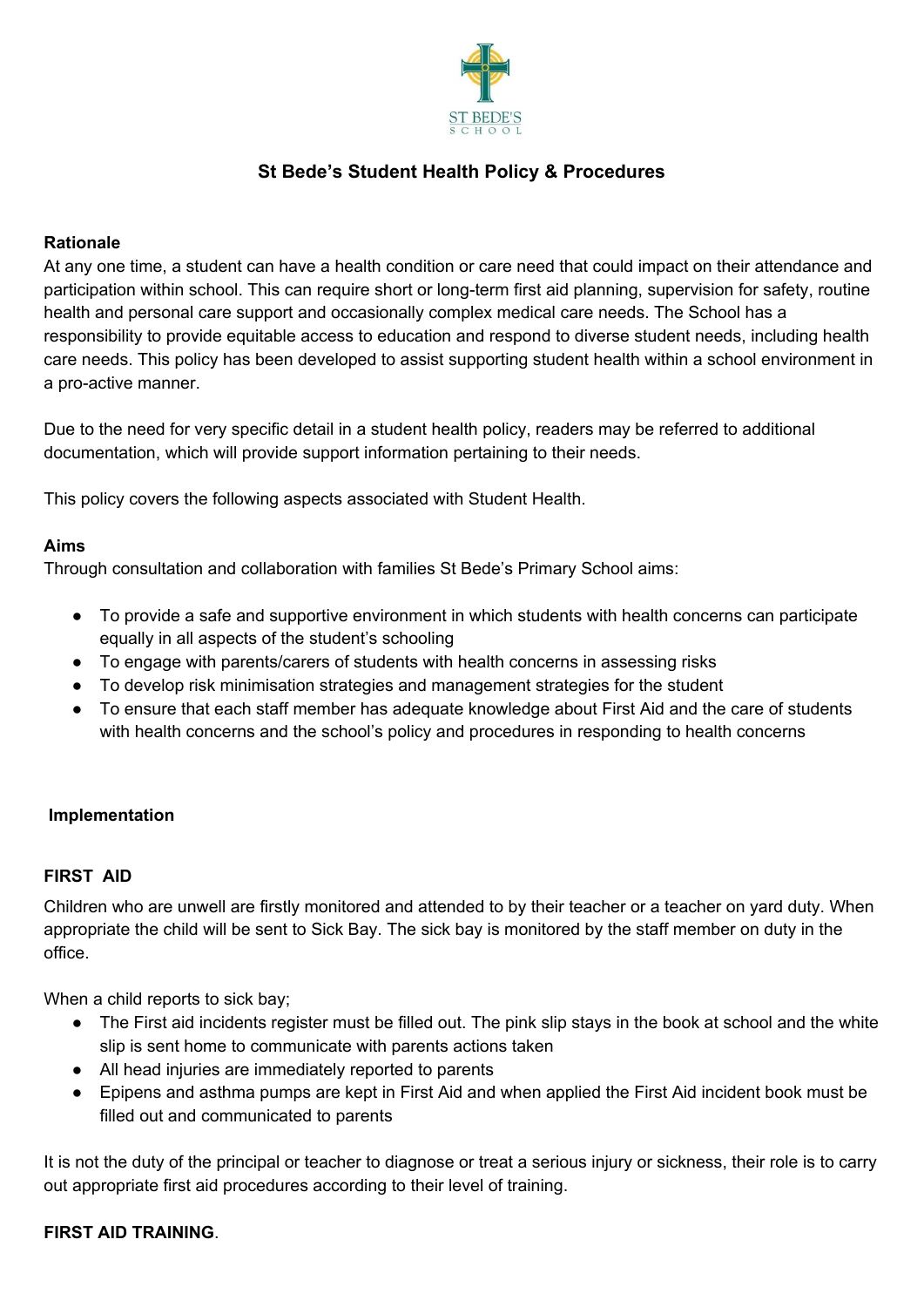All staff are trained in First Aid Levels 1 and 2 annually including asthma and anaphylaxis management.

## **FIRST AID DUTIES**.

The school officer at the front desk is responsible for :

- Collating and recording and updating all student medical information pertaining to personal files and emergency management plans.
- The ordering of first aid supplies.
- The maintenance of first aid kits including bum bags for yard duty and excursions.
- Supervision of the sick bay during business hours.

Teachers on yard duty are required to collect a First Aid High Vis Vest from the office area. The contents of this will allow for the treatment of minor injuries thus reducing the volume of children attending sick bay.

Classrooms are equipped with a basic First Aid kit.

Coordinators of camp programs / excursions assume the responsibility of coordinating first aid procedures in the absence of the principal.

The person responsible for the treatment of students is required to complete a parent/guardian notification slip and place it in the child's grade tote box or given to the child directly to take home.

Any first aid treatment is to be recorded in the 'First Aid Register' located in the First Aid room.

## **FIRST AID ORGANISATION.**

Students are not to be left in the sick bay unsupervised. Children complaining of dizziness following a fall, respiratory complaints e.g. asthma must receive direct supervision. This may necessitate the support of an additional staff member.

Where more than one person is in attendance the person with the most appropriate level of expertise and qualification will assume responsibility for administering the first aid.

An attempt should be made to contact parents/guardians before calling for medical attention except in emergency situations.

Parents /guardians are also to be notified as soon as possible in the event of:

\*Head injuries.

\*Cuts that could require medical attention.

\*Swelling.

\*Vomiting.

\*Temperature.

\*Persistent coughing.

\*Diarrhoea

\*Suspected infectious disease. (Refer to exclusion list)

It is important that details of accidents at school or whilst on excursions or camps be recorded in the 'Injuries Register' available from the sick bay.

Injuries of a 'reasonably' serious nature are to be reported to the principal as soon as possible. The principal will decided if details pertaining to these injuries are to be recorded in the Catholic Church Insurances "Register of Injuries."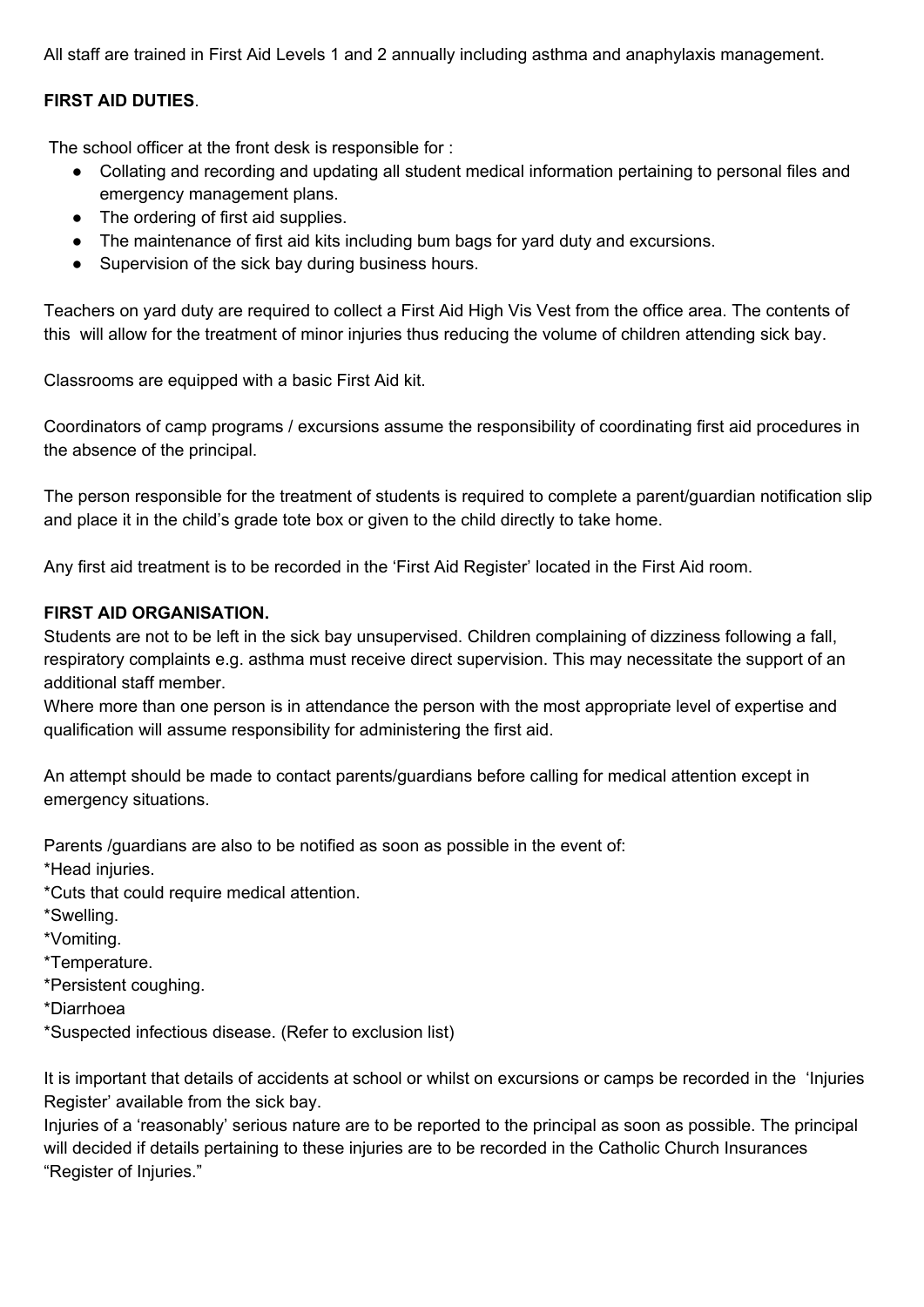## **STUDENTS & MEDICATION**.

Periodically students attending St Bede's require medication to control illnesses such as asthma, epilepsy, and conditions causing hyperactive behaviour. For these children, the administering of medication and where appropriate, assisting the student to take their medication, is a necessary part of the school's duty of care.

Where appropriate children who require medication during school hours will have a management plan prepared by the parent/guardian or doctor.

This management plan will contain the following details:

- The usual medical treatment needed by the student at school or on school activities.
- The medical treatment and action needed if the student's condition deteriorates.
- The name, address and telephone numbers for an emergency contact and the student's doctor.

### **Oral Medication:**

Parents and guardians are to supply medication in a container with the name of the student, dose to be administered, and the time it is to be given. Where a number of tablets or capsules are to be administered, a weekly supply is to be provided by parents in a dosette box with all the above details clearly marked.

All medication is to be handed in at the main office where it will be placed in a locked cupboard or refrigerator. *No medication is to be kept in children's bags, or unsecured in the classroom.*

Substances prescribed for a particular student are to be retained solely for the use of that student. Only in a life threatening emergency situation would consideration be given to any variation of this requirement.

## **Anaphylaxis and Asthma**

A separate policy exists for the management and risk minimization pertaining to anaphylaxis and asthma

### **Infectious Diseases.**

The school's policy on exclusion from school due to infectious diseases is based upon the Health (Infectious Diseases ) Regulations 1990.

The regulations require a parent / guardian to inform the principal as soon as possible if their child is infected with any of the diseases as listed in the **Governments School Exclusion Table** <https://www2.health.vic.gov.au/public-health/infectious-diseases/school-exclusion/school-exclusion-table>

Students who have been diagnosed as carriers shall be prevented from attending school unless they comply with the conditions as prescribed in the above table

### **Head lice control.**

Principals must exclude infected students according to the Health (Infectious Diseases) regulations 1990. All parents/ guardians will be alerted to the presence of headlice in the school.

### **Skin Cancer.**

St Bede's school is a Sunsmart school which recognises the dangers associated with excessive exposure to UV radiation.

To minimise these risks during school hours the following provisions have been implemented;

• All students must wear a school hat during terms 1 & 4. Children who do not have a hat must sit in a undercover area.